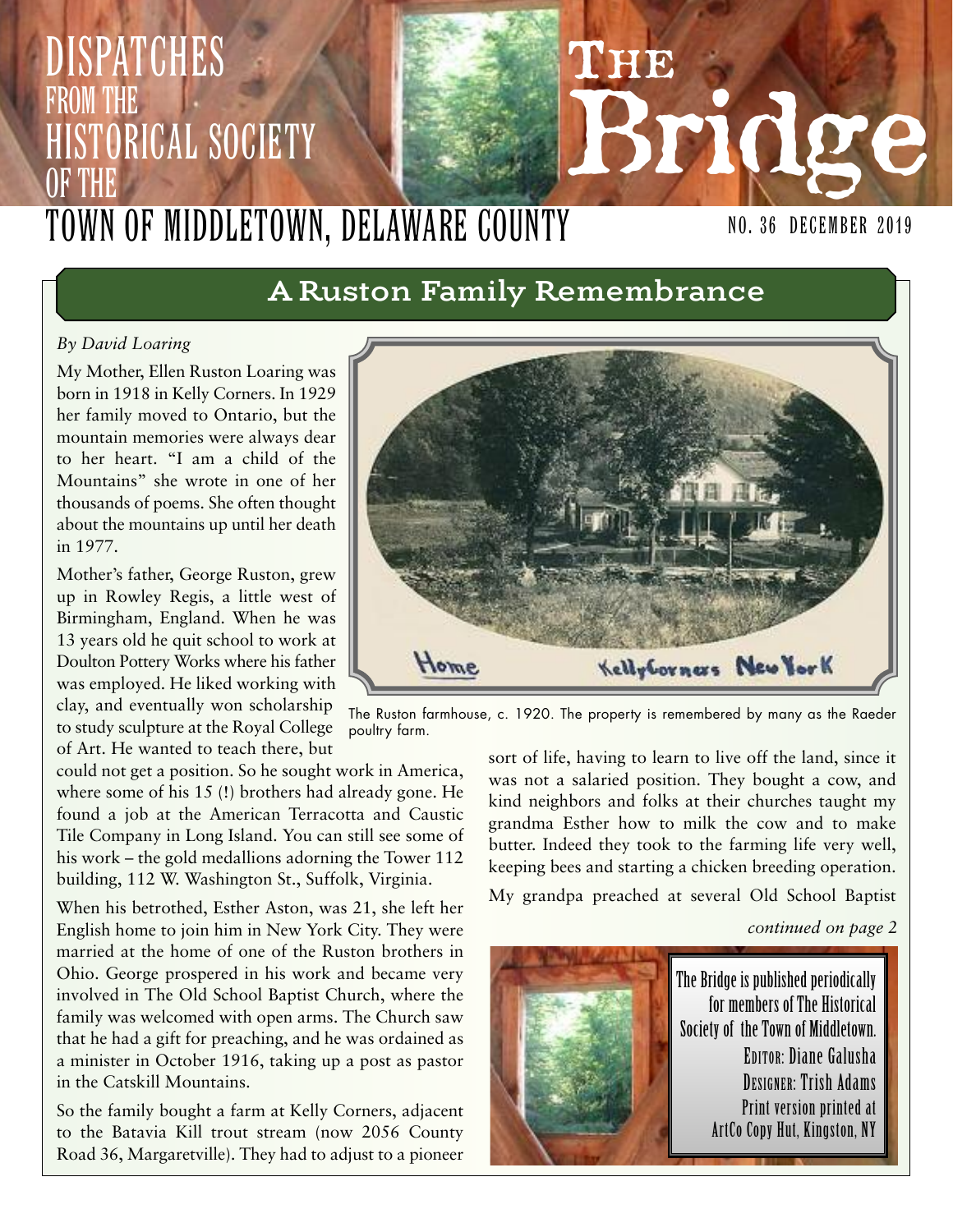# **2 A Ruston Family Remembrance**

#### *continued from page 1*

Churches in the mountains, including First Roxbury, Second Roxbury, Olive, Hurley and Halcottsville. They had five children, Frank, Rhoda, John, my mother Ellen, and Henry, all thriving there, helping George and Esther with chores as they got older, attending school in Margaretville. Grandma's sister Grace lived with them as well. And it was a loving community, folks helping each other when there were difficulties.

But after 15 years or so in the Catskills, Elder George Ruston and his family were called up to Dutton in Southwestern Ontario to a new four-point charge. They brought with them all the farm skills and love of community they had experienced in the mountains. I remember gathering eggs with my grandma from the hen coop and having milk

fresh from the cow with my breakfast there.

The Catskill OSB churches are all still there, wonderfully preserved, but with only the faint echoes of the families that worshiped together inside them. In August I went with my wife back to those places so dear to my mother. One of our daughters, Elizabeth, went with her own family. And we looked for old shadows in the mountains. In October we all returned again, this time with my younger sister, Esther, and her family. We drove by the house where my mother grew up – she surely would have wept tears of joy to see it.

I have passed on these wonderful memories to our families, all so dear to me. Thanks to all you folks in those mountain communities. I am my mother's son – I feel a kinship with you. God bless you.



Elder George and Esther Aston Ruston at their home in Kelly Corners with, l to r, daughter Ellen (the author's mother); Esther's sister Grace; and the Rustons' children, Rhoda, John, Frank and baby Henry.

FOR SALE-Pullets, White Leghorns, extra nice, 9 weeks old June 18, 80c each, also boilers and hens at going price. Mrs. George Ruston , Kelly Corners, N. Y.-J14p.

Advertisement (above) from the June 14, 1929 *Catskill Mountain News.* Above right, front page item from the *Catskill Mountain News*, January 18, 1929.

## hsm executive committee

Diane Galusha, PRESIDENT Bill Blish, VICE PRESIDENT Marilyn Pitetti, TREASURER Amy Taylor, SECRETARY TRUSTEES: Henry Friedman, Agnes Laub, Pat Moore, Barbara Moses, Anne Sanford, Doris Warner

www.mtownhistory.org history@catskill.net Find us on Facebook!

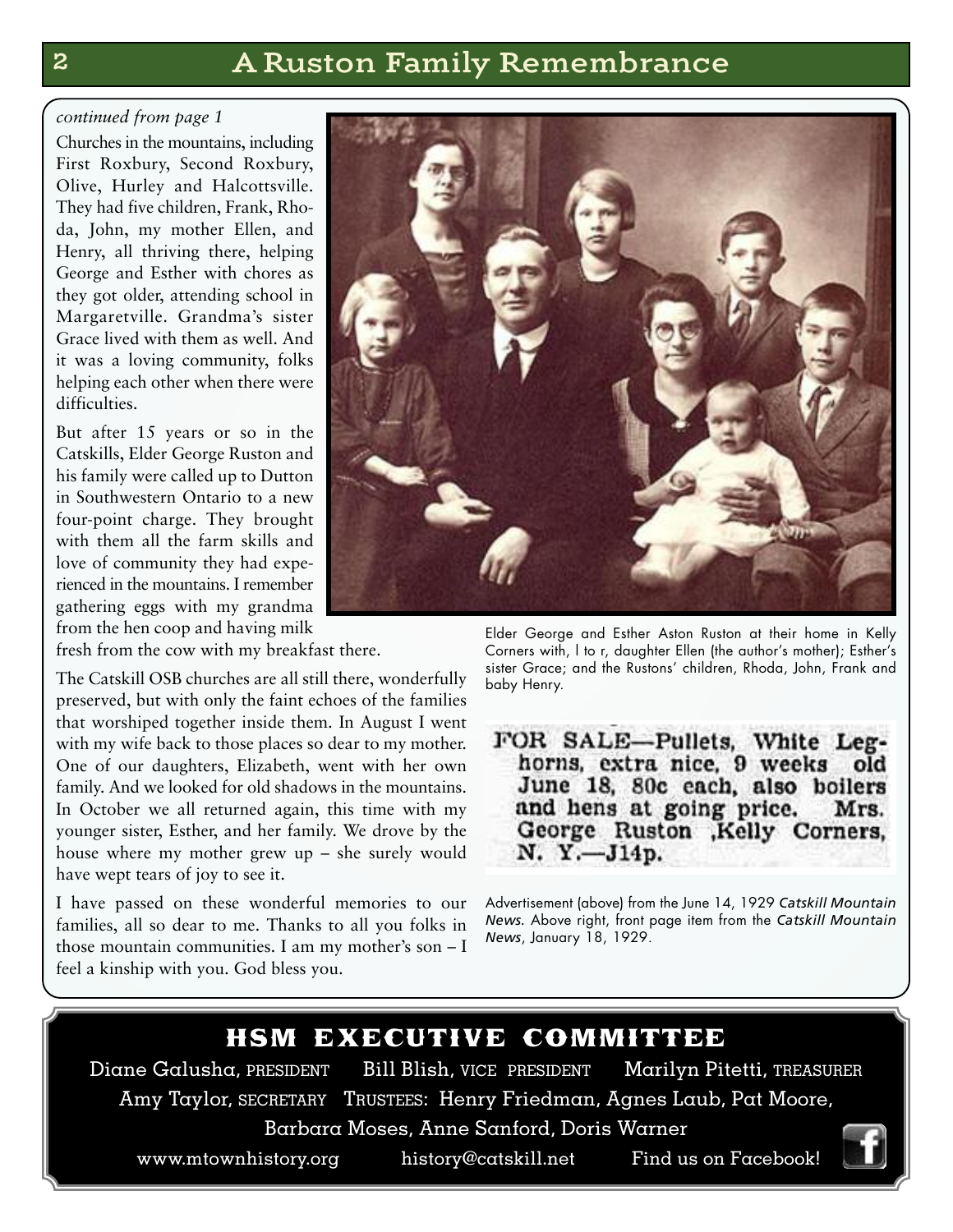## **A Ruston Family Remembrance 3**

#### Practices As He Preaches (Special to the News)

Elder George Ruston of Kelly Corners, who is pastor of the Old School Baptist churches of Ashokan, Roxbury, Union Grove and Vega is often the subject of much comment because of his unusual activities for the welfare of the poor and afflicted of those who are not affiliated with his church as well as of those who belong to the church of his religious faith. Recently the busy minister with his loyal helpmeet drove over 40 miles to the home of a poor man in Ulster county, whose wife is a helpless invalid, and butchered two hogs for the husband, who has to spend much of his time caring for Mrs. Ruston kindhis sick wife. ly took care of the meat. Shortly after this Elder Ruston, accompanied by his two oldest sons who attend the Margaretville high school again visited this home and cut most of the winter's wood for The life reflects his this family. profession is not to be wondered at especially as he receives no salary for preaching, and gave up a renumerative work in art for the ministry.--Cold Spring Cor.



Frank and Ellen Ruston (above) at chores at David Loaring, at center, his wife, Cheryl and their Kelly Corners farm.

Some of the Rustons' descendants (below) gathered in October to visit places dear to the memory of George and Esther. They included the author of this reminiscence,

David's sister, Esther Loaring. Others pictured, l. to r,: Elizabeth, James, Benjamin, and Simon Steeves, Francis and Jennifer Connelly, and their children, Rosemary and Orion Connelly.

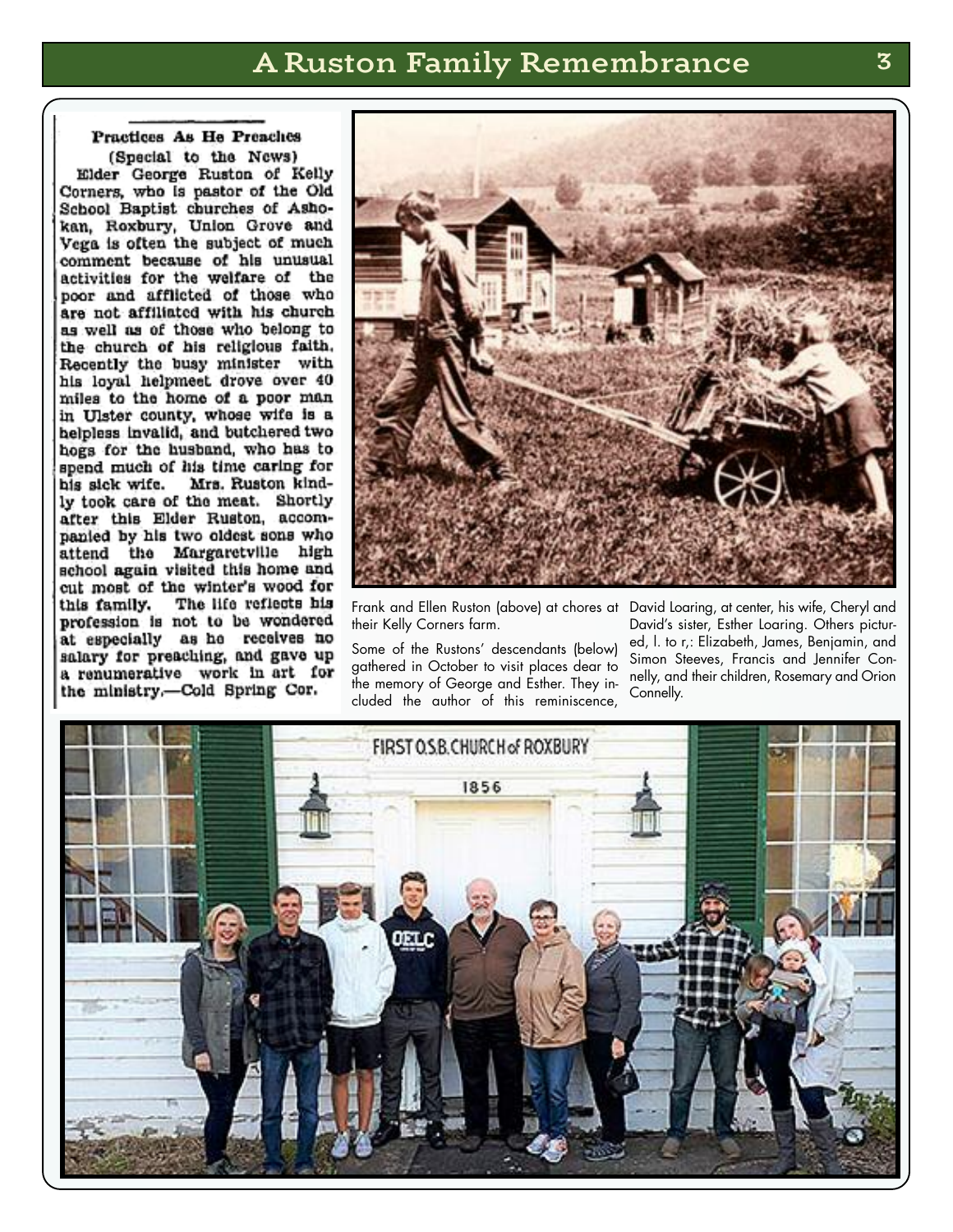Our collection of historic documents, photographs and objects continues to grow. In fact, it has outgrown the space allotted for it at the Town Hall, so our Campaign for a Middletown History Center is more pressing now than ever! We hope to announce revised plans for an archives facility in the near future.

Meanwhile, we have gratefully received wonderful items that in some cases faced an uncertain future. Here are just a few of them. Thank you to all those who entrusted us with the care of the following:

From Dave Burrows: Florence Ruff's diary, 1941-42; Laura VanBenschoten's *Poems of the Catskills*, 1975; a handmade crutch, possibly Civil War era; 1954 voter registration book for New Kingston; 1950s flyer's jumpsuit

From Linda Armour: Last day cancellation from the Bedell Post Office, 1961; 1970 snapshots of Redkill/Bedell; 1830 nomination of Mathew Halcott as Sgt at Arms for the NYS legislature.

From Anthony Ploutz: Western Dept/Downsville Division, NYC Board of Water Supply Annual Report 1950, with Pepacton Reservoir dam construction blueprints, photos

From Russell Schebesta: Sign for Dunraven Grocery, c. 1950; basket made by new Kingston folk artist Karl Amor

From Anthony Liberatore (found at Halcottsville OSB Church): Two marriage certificates and a paper fan for 1913 Margaretville Fair

From Claire Giblin: Flyers for programs and events at the Erpf Center 1977-79, and photos of and a memoir manuscript by Russian immigrant and Margaretville resident Nina Behr



# **House full of history**

A textbook example of how historic items can be lost – or saved – occurred this summer when the Kittle House next to NBT was cleaned out in anticipation of being sold. In the same family for 150 years, the contents of this house had not seen daylight in at least three decades.

The law firm in charge of disposing of the house hired Galster's Cleaning Service from Oneonta to clean it out. While much of the furnishings and memorabilia was sold to McIntosh Auction Service, several boxes of photographs, letters, receipts, deeds and other items representing the lives of generations of Akerlys and Kittles were kept separate from the stuff bound for the transfer station and were donated to HSM by Galsters.

Among the treasures was an 1817 lease between Edward Livingston and Talman Beeman of the Town of Middletown for an 80-acre lot; an 1863 petition by Samuel Akerly seeking to have his son Jeremiah rendered ineligible for the draft because Samuel was disabled and dependent on him; a small child's hat from the Victorian era, a tiny wicker child's playset, and several half empty bottles of medicine from O'Connor's Pharmacy.

HSM purchased several other items at auction, including a small J. Francis Murphy painting, a photograph of the interior of the People's Bank (Frank Kittle was president for many years), an autograph book, and a Germanmade souvenir pitcher made for a local druggist bearing the hand colored image of the Stone Schoolhouse.

The moral of this story is – If you are downsizing or emptying a house, and you're not sure whether something has historic value, PLEASE DON'T TRASH IT! Call us first! 845-586-4973, or email history@catskill.net. The history you save may be your own!!

## **Please help build the Middletown History Center!**

**Contributions of any amount are greatly appreciated. Mail your check, made out to HSM with "Building Fund" on the memo line, to HSM, PO Box 734, Margaretville, 12455. Or go to the Join/Support page of our website, www.mtownhistory.org/ joinsupport-us, to donate electronically. Thank you!**

Beautiful detail and calligraphy adorn a marriage certificate commemorating the 1863 union of Linus Webb of West Bern and Julia Roberts of Halcottsville. It was found in the lectern of the Halcottsville Old School Baptist Church in August. Anthony Liberatore, who is on a committee of historians stewarding several former OSB churches in the region, gave it to HSM to add to its collection.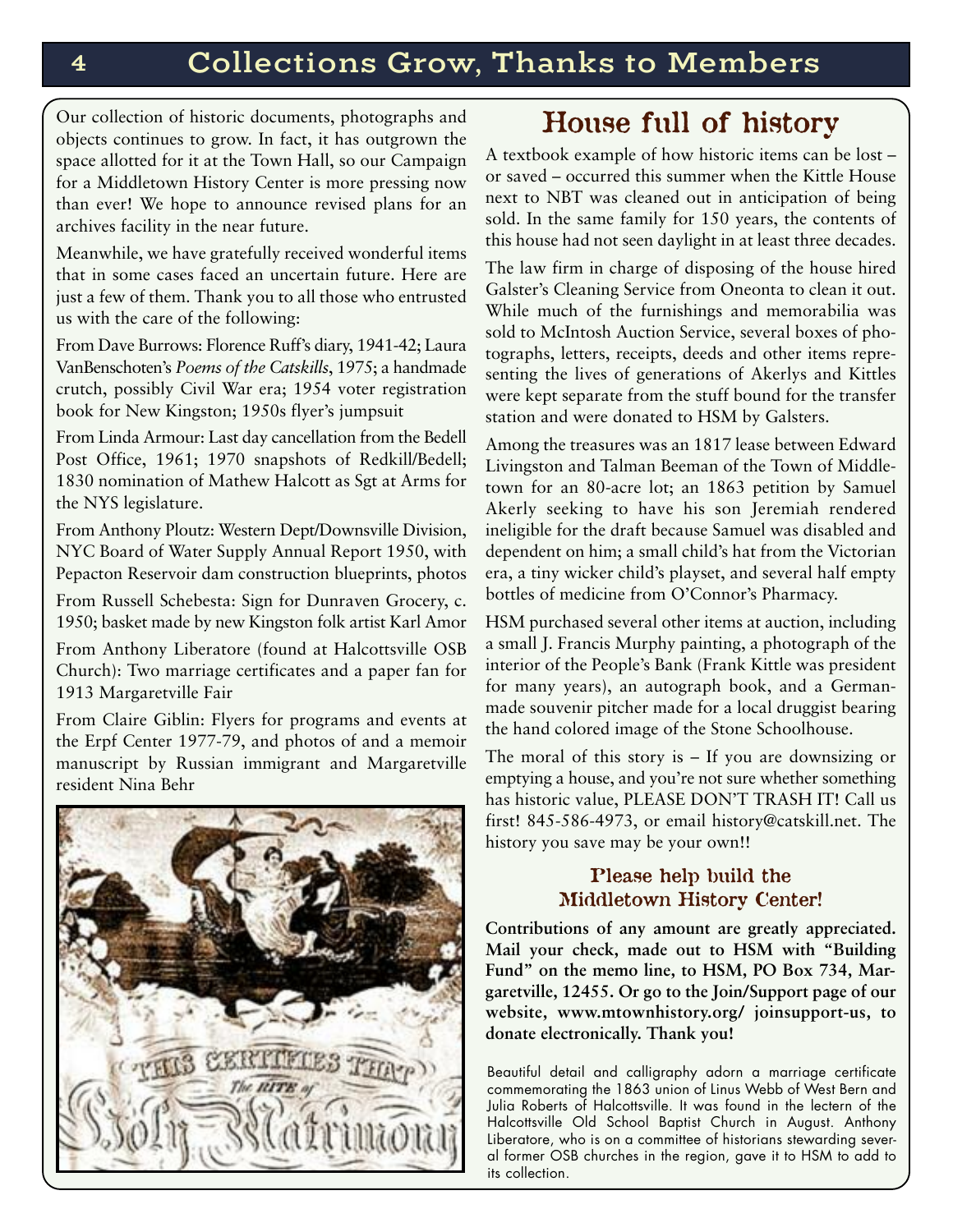# **Skipping School to Load Silos 5**



As a teenager in Roxbury school (mid-1940s), with our parents' permission, two or three of us would help two or three farmers fill their silos. The farmers picked us up after we got to school. We would work in the wooden farm silos. Our job was to fork silage (chopped corn) to the outside silo walls and walk on it to pack it down. As soon as one load of corn was chopped and blown up the long metal chute on the side of the silo, they would send another load of silage up the metal pipe. We wore farm pants, short sleeved shirts and work gloves to use the large silage forks. On the outside of the silo were metal steps from bottom to top, usually with a metal curved cover to protect the steps when we had rain or snow. At noon, the farm wives would put up tables and chairs for all workers . . . (there was) lots of food! A farmer would bring us back to school to get the school bus. Working together we probably filled three silos in two weeks. When we got on the bus we smelled like corn silage. I got home, took a bath and changed clothes. I forgot what they paid us. I believe 5 to 10 dollars for each day. Back then five dollars would buy a lot. My sister Annette was a year and a half younger. She would get my homework and I would take it back the next day.

— George Kelly

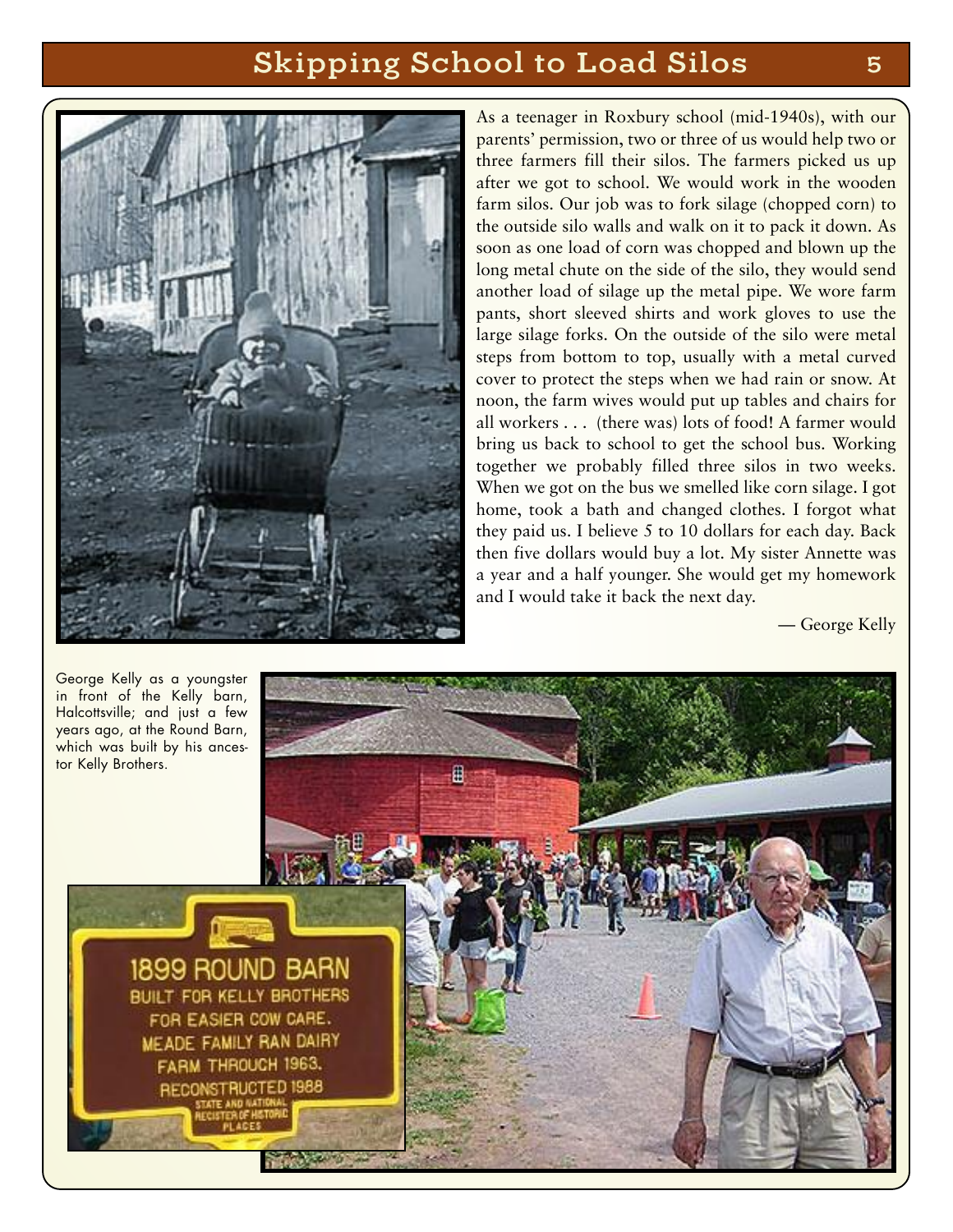## **6 New Kingston, Through a Boy's Eyes**

Imagine my pleasure at stumbling upon the Society in my search for information about Margaretville Central School where I attended 4th and 5th grades in 1951- 1953! My dad (Raymond Snyder) was the manager of the small milk receiving plant in New Kingston, then owned by Alderney Dairy of, I think, Newark, NJ\*. They paid farmers a premium based on the butterfat content of their milk. Needlesstosay, we saw a lot of Guernsey and Jersey cows in those days.

I spent two summers pitching hay bales for Hugh Robertson, whose farm was on the east side of Route 6 on the



southern edge of the hamlet. He made the bales extra light so that young fellow like me and my friend Albert Zimmerman could throw them up into the wagon and then pitch them into the hayloft.

Albert was my pal in New Kingston. His family was, I think, in Philadelphia, but they sent him to the country to live with the Shackletts in New Kingston. Mr. Shacklett (as I recall the name and spelling) was a leg amputee from World War I who ran a small farm right in the hamlet. My dad says he wasn't a very good farmer because when his cows got too old to produce milk any-

> more, rather than selling them off, he kept them as pets. No way to make money in the dairy business!

> Mrs. Shacklett had a big old aluminum kettle sitting all day on her wood burning stove. In the morning she would pour in a measure of ground coffee and top off with water, and there it would sit, "brewing" all day; the next day she'd add another measure of ground coffee and top off with water; and so on until the pot was about half full of grounds, when she'd empty it out and start over again. I imagine that coffee would grow hair on your chest!

> We lived next to the Faulkners store and I remember falling asleep on summer evenings to the clanking sound of my dad and some of the men pitching horseshoes along the side of the store.

> > — Thomas Snyder, MD Vallejo, CA

*\*The creamery had been built as Vogt Dairy in 1938 and in 1951 was purchased by the Newark Milk & Cream Company. The Snyders lived in New Kingston from 1952 to 1955 when they moved to Oswego.*

This 1946 aerial image of the New Kingston Valley shows the creamery to the right of the road, just below the hamlet.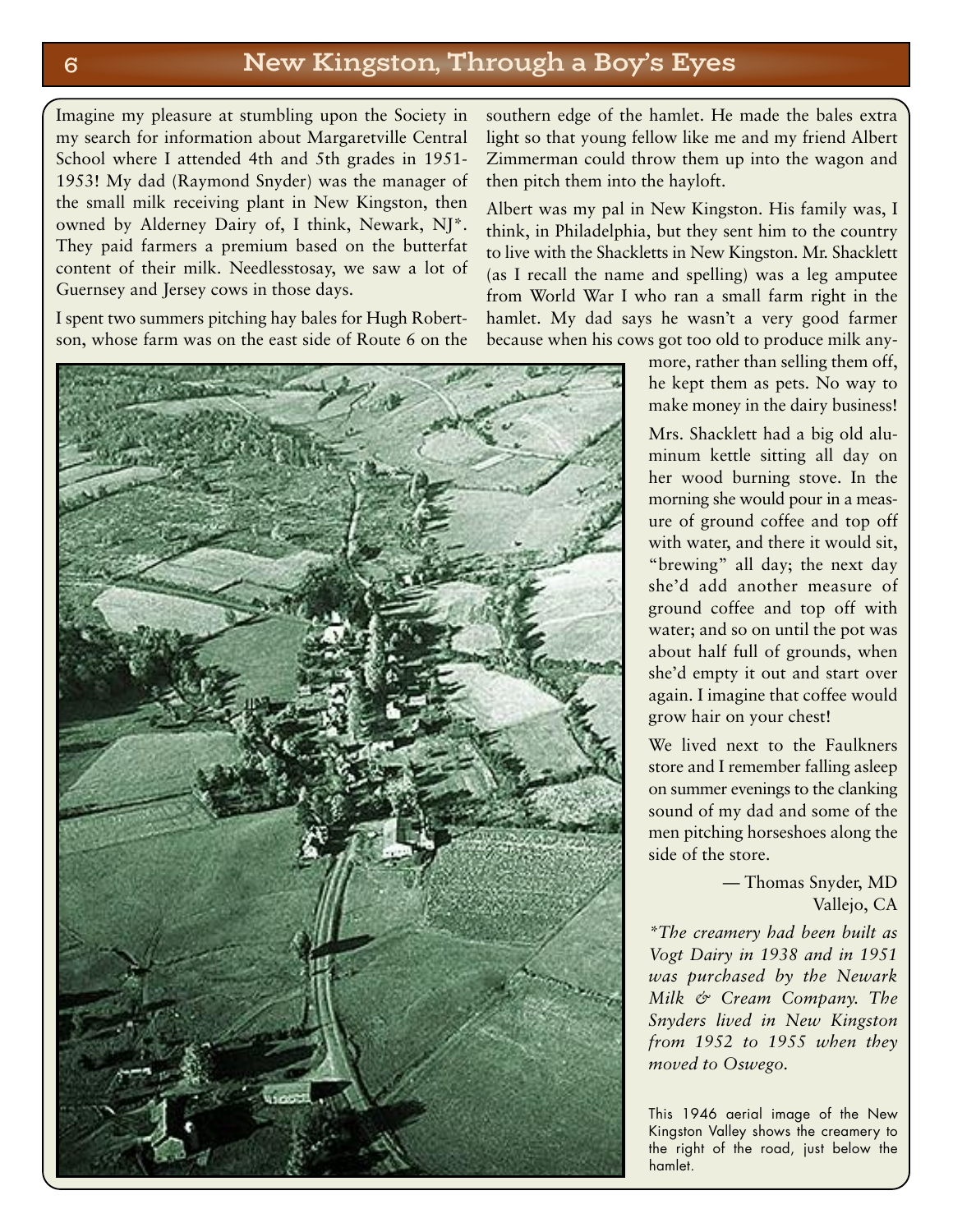## **Historical Society Shorts 7**

## **Doris Warner joins Board**

Doris Warner was elected as a new HSM trustee at our annual meeting October 26. Doris is Director of Fairview Public Library and a professional genealogist. She also serves as president of the Margaretville School Board. Welcome, Doris! HSM Officers elected for 2019-20 are Diane Galusha, President; Bill Blish, Vice President; Marilyn Pitetti, Treasurer, and Amy Taylor, Secretary. Trustees are Anne Sanford, Pat Moore, Henry Friedman, Aggie Laub and Barbara Moses.

## **Raffle winner**

Donna Greenthal of Roscoe won "The Natural Catskills" raffle package of a framed Walt Meade bobcat photograph, a copy of his book, In the Catskill Mountains: A Personal Approach to Nature, and a hand-turned wooden pen made by John Fairbairn. The prizes were generously donated by Anne Sanford and Ginny Scheer.

### **Cemetery Tour video online!**

The 7th Living History Cemetery Tour can now be seen on Vimeo. Alan Powell's video of the 2019 tour is

available to all at no cost. We hope you enjoy it! The 2020 tour will be held Saturday, June 20 at Margaretville Cemetery. If you'd like to be part of this fantastic annual event, contact any Board member or email history@ catskill. net.

## **Have you renewed?**

Maybe our September membership appeal is on your To-Do pile. Well, there's no time like the present to send in the form and a check. Otherwise, this will be your last issue of The Bridge!

You can help protect and preserve Middletown history for as little as \$10 per year. Or, you could step it up and become a Sustaining Member and be our guests at two of our premiere events in 2020. For \$100 per year, you will

receive a household membership (\$30), two tickets to the 2020 Living History Cemetery Tour (\$40), and two tickets to next year's Annual Luncheon and program (\$40). This is a \$110 value for your \$100 investment in the future of our history! Visit our website (www./mtownhistory.org/joinsupport-us/) if you prefer the electronic option. Thank you!

## **School survey underway**

We need your help in compiling information and photos on one- and two-room schools in Middletown and contiguous towns. Do you have pictures, postcards, souvenirs, or personal memories of going to a district school? Do you know of someone who received their early (or entire) education at a one-room school who went on to fame and/or fortune? Call Diane at 845-586-4973 or email scans and info to history@catskill.net. Thanks to Betty Hull Sherwood for providing this image (c. 19 teens) of the students at District #3 school on Hubbell Hill. That's Arthur Hull, Betty's dad, in the back wearing a cap.